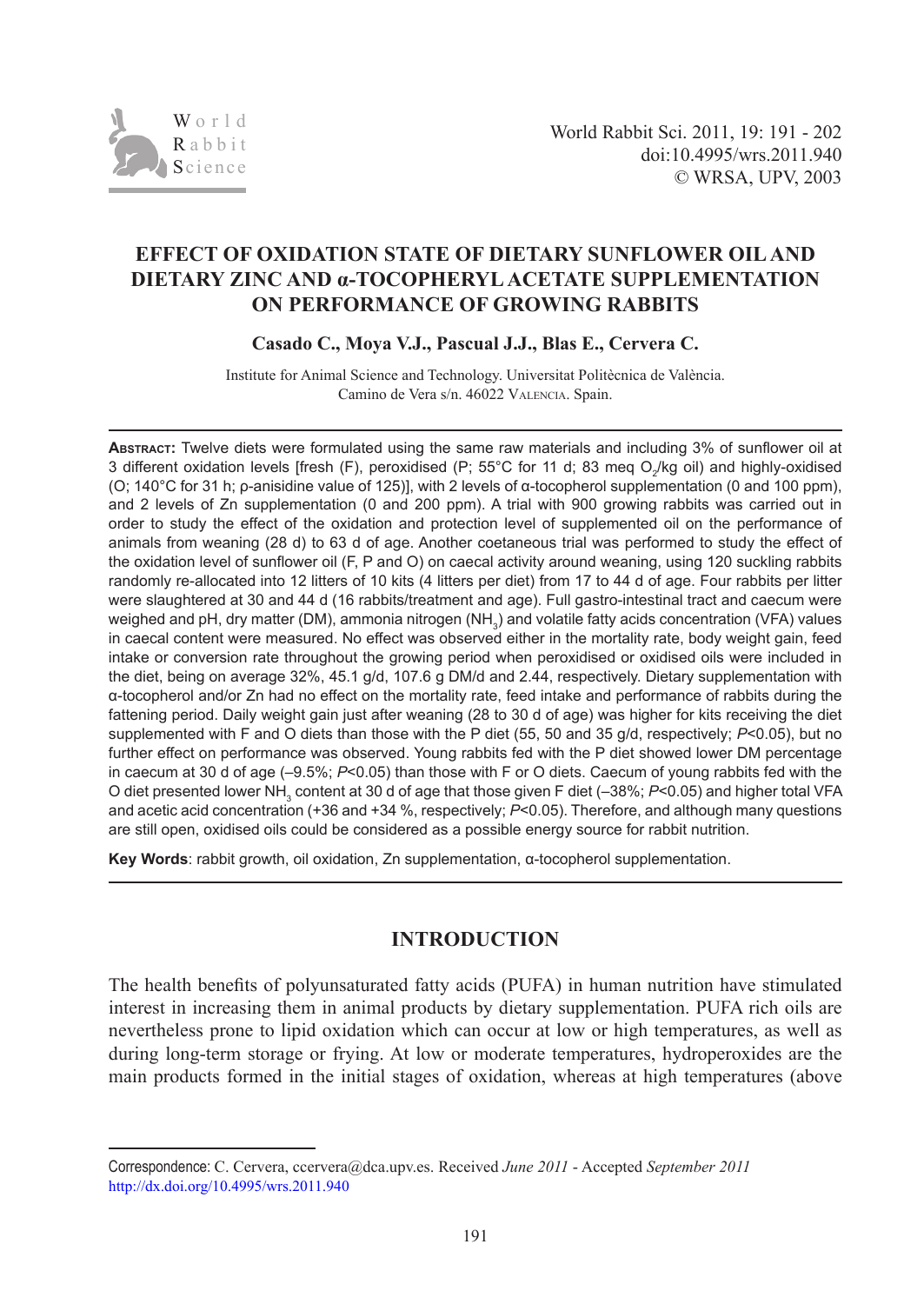150°C), hydroperoxides are practically absent because they are immediately decomposed into secondary oxidation products (Hamilton and Kirstein, 2008). Several of these oxidation products have a range of detrimental biological effects (Staprans *et al.*, 2005), but the proportion of compounds coming from dietary oxidised lipids is unknown (Marquez-Ruiz *et al.*, 2008). Gastrointestinal tract (GIT) is exposed to dietary oxidised lipids and, although the possible modifications and effects occurring are often ignored (Kanner, 2007), they could affect animal growth and metabolism at high doses (Billek, 2000; Özpinar *et al.*, 2001).

A significant amount of recycled fried oils have traditionally been used in animal feeds (Ohlson, 1992). However, there is controversy on the possible effect of the dietary use of these products on animal performance and health, as well as public health. Although peroxides are probably poorly absorbed by the organism, they are quite unstable and can generate many free radicals which affect many cellular functions. On the contrary, aldehydes and other secondary products of fat oxidation are well absorbed and transported in the organism by lipoproteins and may be toxic to the liver, kidneys and spleen (Szarek *et al,* 2006). There is a large number of works evaluating the short- and long-term effects of the use of extremely overheated fats and oils, mainly in laboratory animal diets (e.g. in rats: Crampton *et al.*, 1953; Gabriel *et al.*, 1978; Eder and Kichgessner, 1999), but there is a lack of sufficient knowledge about the dietary use of recycled frying oils at commercial feed levels in livestock animals to assess their impact on animal performance, health and well-being.

The lipid oxidation degree of oil did not affect digestibility of nutrients in pigs (Derouchey *et al.*, 2000) or rabbits (Blas *et al.*, 2010; Casado *et al.,* 2010), and Zdunczyk *et al* (2000) described a lower fat digestibility only when high-oxidised fats (200 meq  $O_2$ /kg and  $\rho$ -anisidine value of 96) were included at 10% in diet for rats, but not affecting feed intake and body weight gain. Effects of oxidised fats on animal performance also seem to be related with their oxidation degree and inclusion level. Peroxide values below 100 meq  $O_2$ /kg of fats included at commercial levels did not depress feed intake or growth rate in broiler chickens (Cabel *et al.*, 1988; Pesti *et al.*, 2002), turkeys (Lea *et al.*, 1966), swine (Carpenter *et al.*, 1966) and rabbits (Blas *et al.*, 2010). However, nutrient digestibility and growth performance were sharply declined for high peroxide values in poultry (when 150 meq  $O_2$ /kg of fat; Engberg *et al.*, 1996) and weanling pigs  $(786 \text{ meq O}_2/\text{kg of fat}; Yuan *et al.*, 2007).$ 

In any case, such raw materials could negatively affect the oxidative status of the animal, and protection with antioxidants (as fat soluble vitamins or some minerals and quinolones) could be of assistance (Grau *et al.*, 2001; Tres *et al.,* 2010a). Cabel *et al.* (1988) recorded that adding 125 ppm of ethoxyquin alleviated the effects on performance that occurred when broilers were fed fat with 175 meq  $O_2$ /kg. Some minerals, such as Se and Zn, are also related to the antioxidant system because they are part of some antioxidant enzymes (glutathione peroxidise and superoxide dismutase, respectively). Zn supplements in chicken diets had no effect on Zn content and oxidative stability of meat, but increased Se level, which is interrelated with α-tocopherol in the antioxidant system, contributing to the decomposition of lipid hydroperoxides to less reactive hydroxyl or aldehydic compounds in the gastrointestinal tract (Bou *et al.*, 2004, Marquez-Ruiz *et al.*, 2008).

The present work was performed to contribute knowledge clarifying how the oxidation state of dietary sunflower oil included at commercial levels affects young rabbit performance in the usual fattening period conditions, evaluating 3 levels of oxidation (fresh, peroxidised and highly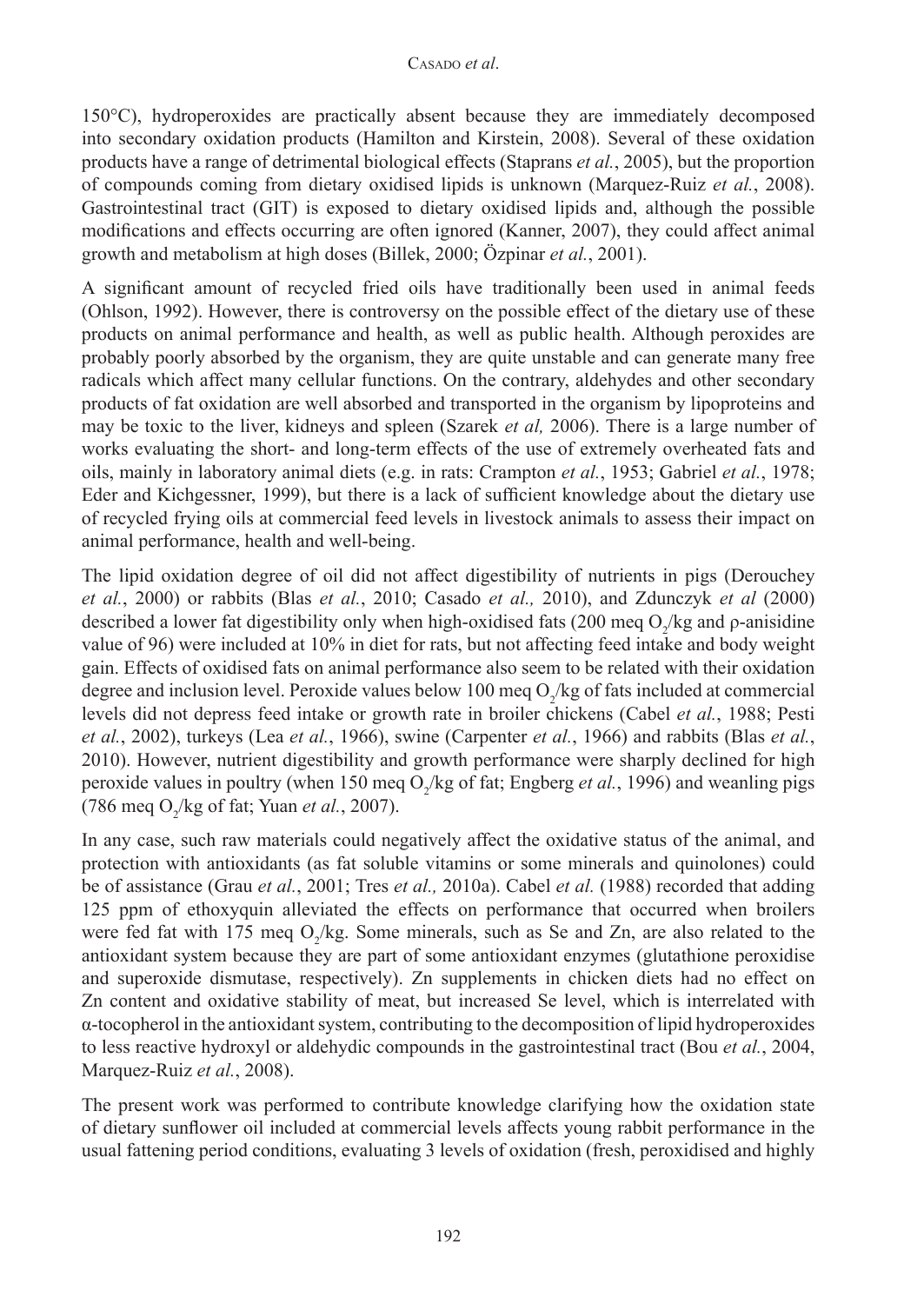oxidised), as well as the possible dietary protection against this oxidation with  $\alpha$ -tocopherol and/or Zn supplementation.

### **MATERIALS AND METHODS**

#### *Experimental oils and diets*

The peroxidised (P) and highly oxidised (O) oils were obtained from fresh (F) sunflower oil (peroxide value of 10 meq O<sub>2</sub>/kg oil and  $\rho$ -anisidine value of 3) by 2 heat treatments (55°C for 11 d or 140°C for 31 h, respectively; see Casado *et al.,* 2010) which increased the content of primary oxidation compounds (P oil), as was reflected in a peroxide value of 83 meq  $O_2$ / kg oil without variation of ρ-anisidine value, or induced the formation of secondary oxidation compounds and polymerisation reactions (O oil), reaching a ρ-anisidine value of 125, 10% of polymerised triacylglycerols and 1.9 g/kg oil of total *trans-*fatty acids. Immediately after the heat treatments, butyl-hydroxytoluene was added to the oils at 100 mg/kg for their stabilisation, avoiding further oxidation.

Twelve diets for growing rabbits were formulated following the recommendations of de Blas and Mateos (1998), using the same mixture of raw materials (15% wheat bran, 28% beet pulp, 25% alfalfa hay, 20% sunflower meal, 6% soybean meal and amino acids, vitamins and minerals; Table 1) and including 3% of the experimental oil. The 12 isocaloric, isofibrous and isoproteic dietary treatments were prepared in a factorial arrangement: 3 oil sources (F, P and O diets) $\times$ 2 levels of  $\alpha$ -tocopherol supplementation (E; 0 and 100 ppm) $\times$ 2 levels of Zn supplementation (Z; 0 and 200 pm). Diets were pelleted and analysed twice during the trial.

| Diet       | Oil         | $Zn$ (ppm)   | Vit $E$ (ppm) | Chemical composition                      | g/kg DM |
|------------|-------------|--------------|---------------|-------------------------------------------|---------|
| F          | Fresh       | $\theta$     | $\theta$      | Dry matter $(DM, g/kg)$                   | 914     |
| FZ         | Fresh       | 200          | $\theta$      | Ash                                       | 95      |
| FE         | Fresh       | $\theta$     | 100           | <b>Ether Extract</b>                      | 51      |
| FEZ        | Fresh       | 200          | 100           | Starch                                    | 57      |
| P          | Peroxidised | $\mathbf{0}$ | $\theta$      | Crude Protein                             | 195     |
| PZ.        | Peroxidised | 200          | $\theta$      | Crude Fibre                               | 178     |
| PE         | Peroxidised | $\theta$     | 100           | Neutral Detergent Fibre                   | 454     |
| PEZ.       | Peroxidised | 200          | 100           | Acid Detergent Fibre                      | 231     |
| $\Omega$   | Oxidised    | $\theta$     | $\mathbf{0}$  | Acid Detergent Lignin                     | 66      |
| 0Z         | Oxidised    | 200          | $\theta$      | Gross Energy (MJ/kg DM)                   | 18.4    |
| OE         | Oxidised    | $\theta$     | 100           | Digestible protein $2$                    | 137     |
| <b>OEZ</b> | Oxidised    | 200          | 100           | Digestible energy (MJ/kg DM) <sup>2</sup> | 10.9    |

Table 1: Treatment arrangement and average chemical composition of diets<sup>1</sup>.

<sup>1</sup> Raw materials composition (%): 15 wheat bran, 28 beet pulp, 25 alfalfa hay, 20 sunflower meal, 6 soybean meal, 3 experimental oil, 0.1 DL-methionine, 0.3 L-lysine HCL, 0.1 L-threonine, 0.2 calcium carbonate, 1.2 dicalcium phosphate,  $0.5$  sodium chloride, 0.1 Cycostat® and 0.5 vitamin-mineral mixture (from Trouw Iberica S.A., L510<sup>®</sup>).

<sup>2</sup> Values obtained from average apparent digestibility coefficients of gross energy and crude protein obtained for these same diets by Casado *et al*. (2010).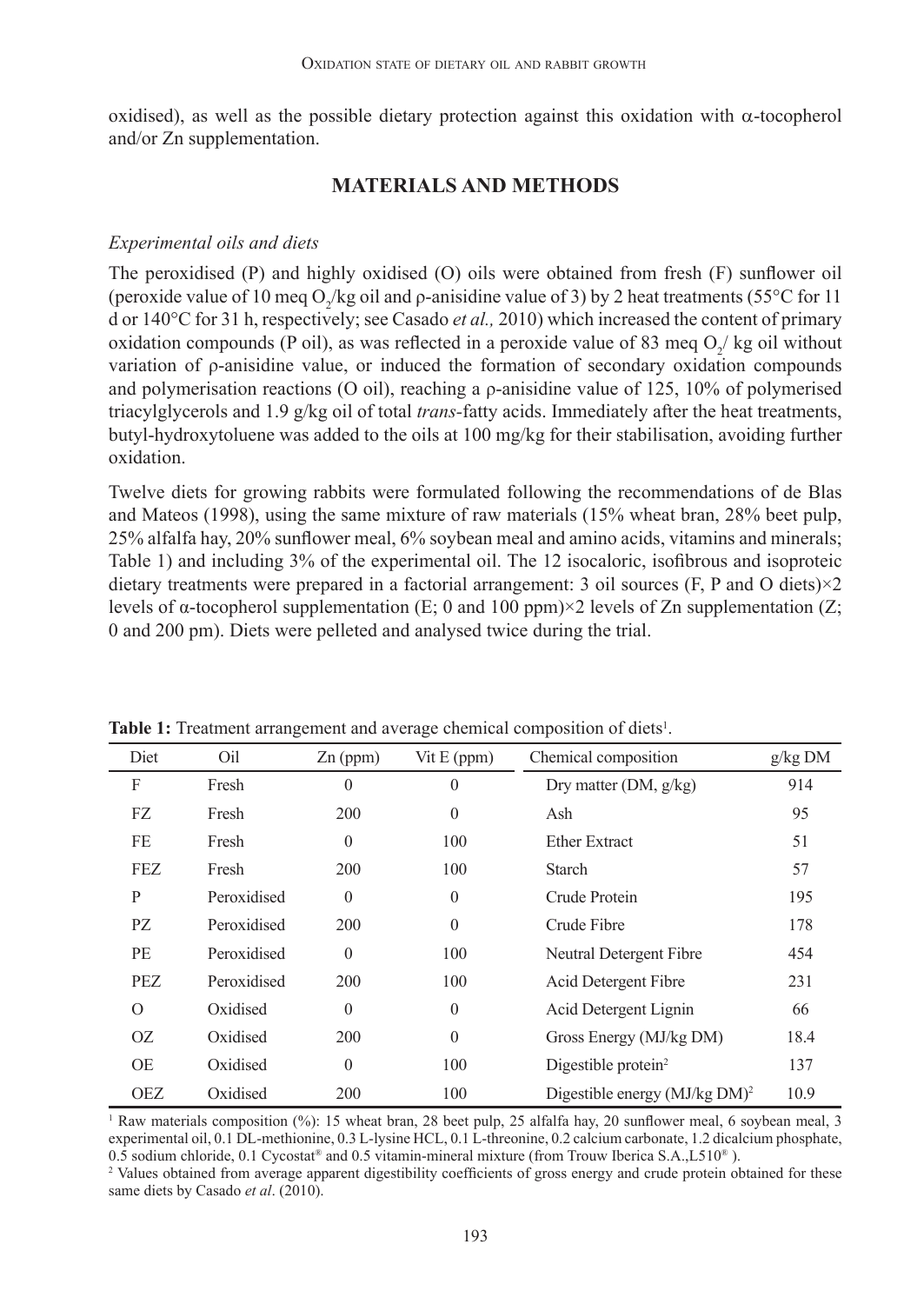Feeds were analysed using AOAC methods (2000) and following EGRAN recommendations (2001). Dry matter (DM) was determined by the AOAC official method 934.01, crude protein (CP) by using a Kejltec 2300 analyser (Foss, Sweden) and AOAC official method 976.05, ether extract and ash contents following the protocols described by AOAC methods 920.39 and 942.05, respectively, while gross energy (GE) content was determined by combustion in adiabatic calorimetric pump, according to EGRAN recommendations (2001).

Starch content was determined according to Batey (1982), by a 2-step enzymatic procedure with solubilisation and hydrolysis to maltodextrins with thermo-stable  $\alpha$ -amylase followed by complete hydrolysis with amyloglucosidase (both enzymes from Sigma-Aldrich, Steinheim, Germany), and the resulting glucose were measured by the hexokinase/glucose-6 phosphate dehydrogenase/NADP system (R-Biopharm, Darmstadt, Germany). Crude fibre (CF), neutral detergent fibre (NDF), acid detergent fibre (ADF) and acid detergent lignin (ADL) of diets were determined using filters bags and a Fiber Analyser A220 (ANKOM, USA) and following AOAC official methods, 978.10 for CF and 973.18 for ADF and ADL (AOAC, 2000) and Mertens (2002) for NDF.

## *Experimental procedure*

Housing, husbandry and slaughtering conditions followed the current recommendation on principles of ethical care and protection of animals used for experimental purposes in the European Union (2003) and all trials were subject to approval by the Animal Protocol Review Committee of the Polytechnic University of Valencia. The experiment was carried out following the recommendations for applied nutrition research in rabbits described by the European Group on Rabbit Nutrition (Fernández-Carmona *et al.*, 2005).

A growing trial was performed with 900 weaned rabbits (75 animals per diet) aged 28 d that were randomly housed in individual cages  $(26\times50\times31 \text{ mm high})$ . All the rabbits had free access to one of the 12 experimental diets from 28 to 63 d of age and live weight (LW) at 28 and 63 d, daily weight gain (DWG), daily feed intake (DFI) and feed conversion rate (FCR) were recorded.

Another coetaneous trial was performed with litters of young rabbits from 17 to 44 d of age to study the effect of dietary supplementation with F, P and O oils on caecal activity around weaning. At 17 d, 120 kits from different mothers were randomly distributed into 12 litters of 10 kits (4 litters per diet), with free access to F, P or O diets. Females were separated from the litters and taken to the litter cages once daily in the morning for suckling for a short period until weaning at 28 d. After weaning, each litter was allocated to collective cages (50×80×32 mm high) and fed *ad libitum* with the same diet. Live weight and feed intake of lactating and growing litters were recorded at 21, 25, 28, 30 and 44 d of age.

Four rabbits per cage were slaughtered at 30 and 44 d of age (16 rabbits/d and treatment) between 20:00 and 22:00 h, and full gastro-intestinal tract (GIT) and caecum weights were recorded. After measuring the pH of caecal content (pH-meter GLP21, CRISON, Alella, Spain), aliquots of about 1 g were added to 3 mL of 2% sulphuric acid solution for ammonia nitrogen  $(NH_3)$ analysis, or with 2 mL of 2% orto-phosphoric acid to analyse the volatile fatty acids (VFA). Samples for VFA analysis were centrifuged at  $10000 \times g$  for 10 min and the liquid phase was collected into Eppendorf vials of 1.5 mL. Finally, all samples were stored at –80°C until analysis. The remaining caecal content was stored at –20°C until DM analysis.

DM and  $NH<sub>3</sub>$  in caecum contents were respectively determined according to AOAC (2000), following procedures nº 934.01 and 973.49, respectively. Capillary gas chromatography was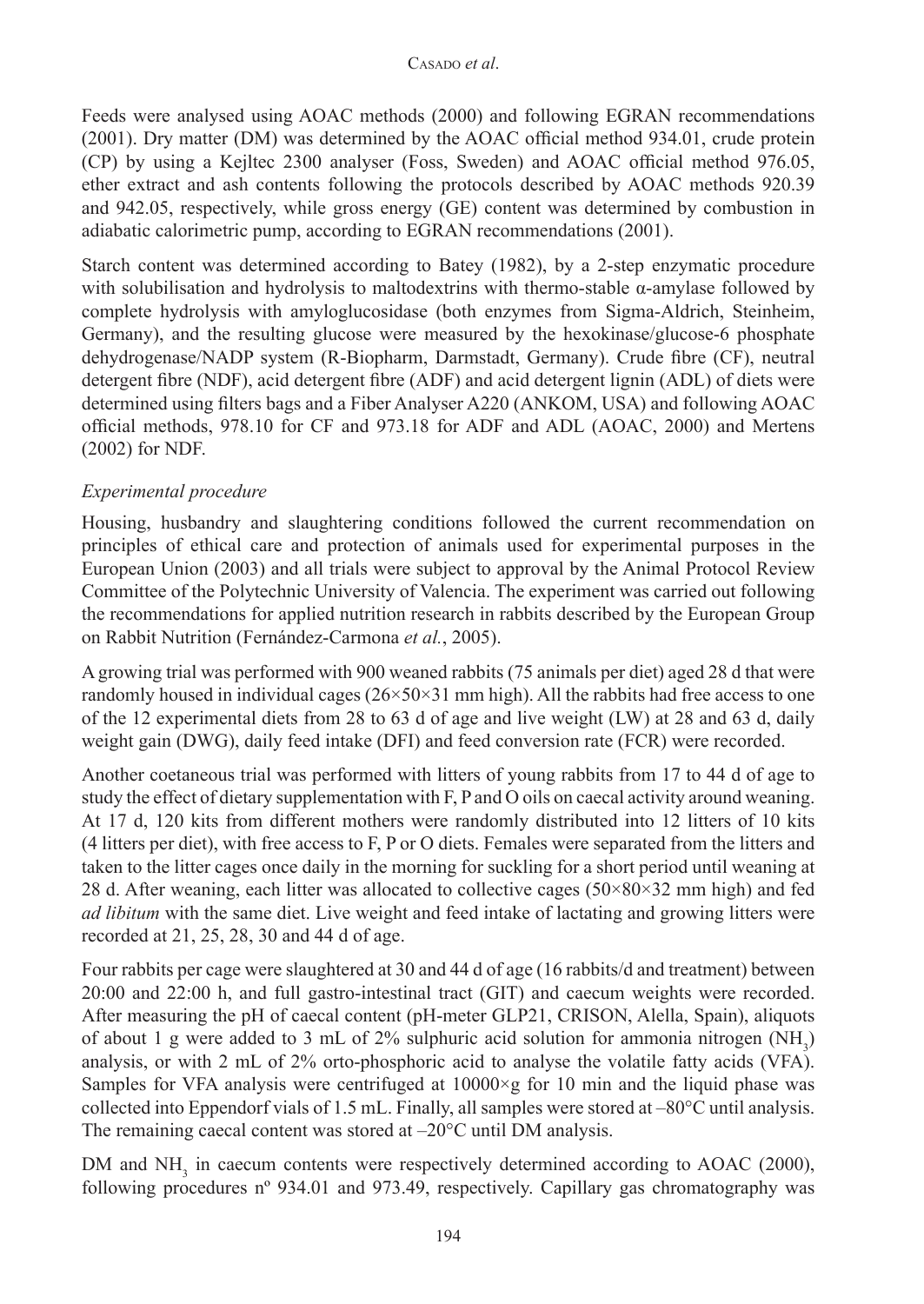used for VFA determination as follows: Samples were filtered through 0.45 µm cellulose syringe filters and 0.1 mL of an internal standard solution (0.4 g of 4-methyl-valeric acid diluted in 100 mL of deionised water) was added to 0.9 mL of filtrate sample. One µL from each sample was injected into a gas chromatograph (Fisons 8000 series, Milan, Italy) equipped with a split/splitless injector and a FID detector. VFA separation was done in a DB-FFAP capillary column (30 m×0.25 mm×0.25 µm of film thickness; J&W Scientific, USA). The carrier gas was  $N_2$  at a constant pressure of 120 kPa. Both detector and injector temperatures were set at 245 °C. The initial oven temperature was set at 115°C held for 5 min and increased to 230 at 8.5°C/min and finally maintained at that temperature for 10 min. VFA were identified by comparing their retention times with a standard 46975-U (Supelco®, PA, USA). VFA response factors obtained from this standard were finally used to calculate the VFA concentration in samples.

#### *Statistical analysis*

Data from the fattening trial were analysed using the GLM procedure from Statistical Analysis System (SAS, 2002), with a model that included the experimental oil (F, P, O), the α-tocopherol supplementation  $(0, 100)$ , the Zn supplementation  $(0, 200)$  and their interactions as fixed effects, and the LW at 28 d of age as a covariate for DGW, DFI and FCR. Mortality rate during the growing period was analysed by the GENMOD procedure. Data on DWG of rabbits and DFI of litters around weaning were analysed using the PROC MIXED (SAS, 2002), according to a repeated measures design that took into account the variation between animals and covariation within them. Covariance structure was modelled for all the variables using compound symmetric (equal variances and correlations), unstructured (no assumptions regarding equal variances or correlations) and autoregressive structures (inter-animal random effect and a correlation matrix within animals that decrease with increasing lag between controls). Selection of covariance structure was done using the Schwarz Bayesian criterion (Littell *et al.,* 1998). The model included the diet (F, P and O), the control day (21, 25, 28 and 30 d) and their interaction as fixed effects. Random terms in the model included a permanent effect of each animal (p) and the error term (e), both assumed to have an average of zero, and variance  $\sigma_p^2$  and  $\sigma_e^2$ . Statistical analyses of the gastro-intestinal tract and caecal parameters at each age  $(3\dot{3} \text{ and } 44 \text{ d})$  were carried out according to a general linear model (GLM of SAS, 2002), where the model considered the diet as fixed effect (F, P and O), using the LW as covariate for GIT and caecum weights.

#### **RESULTS AND DISCUSSION**

Mortality was very high (31.8% on average; Table 2) but similar to that reported by other workers in trials conducted under the presence of ERE and non antimicrobial treatments (Blas *et al.,* 2010). However, no statistically significant differences between treatments were found.

|                                                            | <b>Table 2:</b> Mortality rate $(\%)$ of growing rabbits (28 to 63 d) according to oxidation state of dietary oil, |
|------------------------------------------------------------|--------------------------------------------------------------------------------------------------------------------|
| $\alpha$ -tocopherol and Zn supplementation <sup>1</sup> . |                                                                                                                    |

|           | Type of oil |             |          |      | $\alpha$ -tocopherol (ppm) | $Zn$ (ppm) |      |
|-----------|-------------|-------------|----------|------|----------------------------|------------|------|
|           | Fresh       | Peroxidised | Oxidised |      | 100                        |            | 200  |
| No.       | 300         | 300         | 300      | 450  | 450                        | 450        | 450  |
| Mortality | 29.7        | 31.7        | 34.0     | 31.3 | 32.2                       | 29.1       | 34.4 |

<sup>1</sup> No effects were observed (*P*>0.05) for type of oil, α-tocopherol, Zn supplementation or any of their interactions.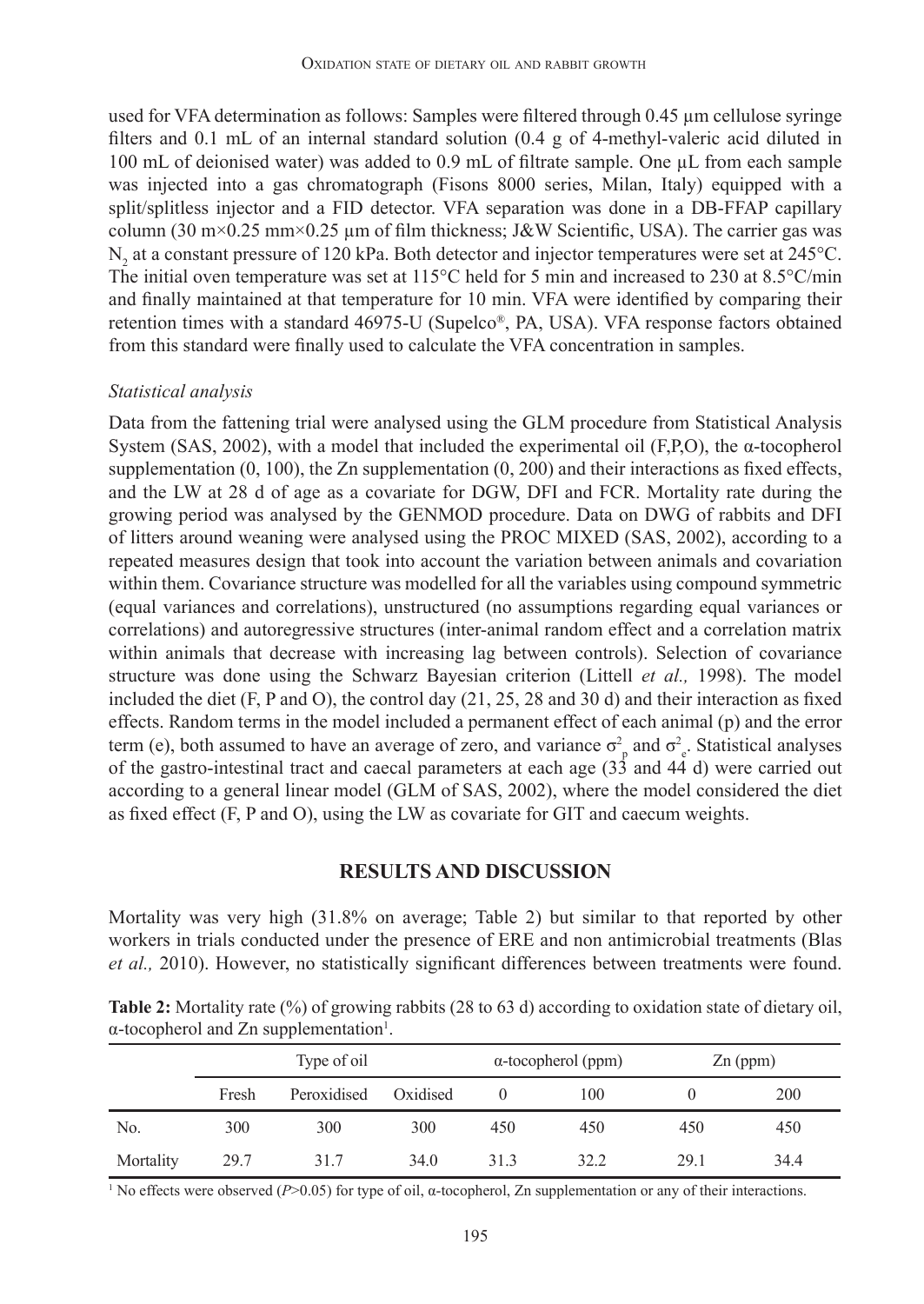The surviving rabbits were apparently healthy with normal growth rate and no clinical signs of the disease.

Table 3 shows the results obtained during the fattening trial with the 12 diets. Data from 286 dead animals during the experiment were removed from the statistical analyses, so 614 cases were included. No effect of the oxidation level of dietary oil on the daily weight gain (DWG), daily feed intake (DFI) and feed conversion ratio (FCR) of animals throughout the growing period was observed, being on average 45.1 g/d, 107.6 g DM/d and 2.44, respectively. Only LW at 63 d was higher ( $P<0.05$ ) in rabbits fed with diets supplemented with P oil (+32.3 and +41.3 g compared with the diets with F and O oils, respectively). However, the difference appears to be only due to values obtained for P and PZ diets (+4%) compared to those of F and OZ, and seemed to be related to the greater (although non significant) feed intake (+5-6%) observed with these diets.

Most works available in the literature on the effect of altered dietary oils were done with rats and mainly consider studies where peroxidised oils were overheated for a long time (until 25 d), obtaining oils with a high peroxide value ( $>$ 200 meq O<sub>2</sub>/kg), and frequently included at high level in diet (more than 100 g per kg feed). Under these conditions, most works reported a reduction in the feed intake, growth rate or conversion rate (Koch *et al.*, 2007) and an increase in physiological injures (Staprans *et al*., 2005; Szarek *et al.,* 2006; Yuan *et al.*, 2007) in animals given the diet including overheated oil. However, when dietary oils were peroxidised close to commercial practice and included at a medium level in diets (80 to 100 g/kg), peroxide value did not increase too much and no effect on rat performance was observed (Eder and Kirchgessner, 1999; Quiles *et al.*, 2002; Totani and Ojiri, 2007). In fact, Totani and Ojiri (2007) even observed a tendency to increase feed consumption in rats fed with recovered frying oil compared to those given fresh oil. Moreover, no lesions were observed in the internal organs of turkeys subjected to prolonged feeding periods when diets with peroxide values of 5 meq  $O_2$ /kg feed (including 5% fat) were used, whereas the inclusion of fat with 50 meq  $O_2$ /kg caused morphological lesions in the liver (Szarek, *et al.,* 2006). Narasimhamurthy and Raina (1999), comparing the use of

|                                                         | Treatment    |                |        |        |      |            |            |      |
|---------------------------------------------------------|--------------|----------------|--------|--------|------|------------|------------|------|
| Type of oil<br>$\alpha$ -tocopherol (ppm)<br>$Zn$ (ppm) |              | N <sub>0</sub> | LW 28d | LW 63d | DFI  | <b>DWG</b> | <b>FCR</b> |      |
| Fresh                                                   | $\theta$     | $\theta$       | 53     | 569    | 2130 | 124        | 44.9       | 2.76 |
| Fresh                                                   | $\mathbf{0}$ | 200            | 50     | 586    | 2175 | 132        | 45.4       | 2.91 |
| Fresh                                                   | 100          | $\mathbf{0}$   | 61     | 591    | 2186 | 129        | 46.1       | 2.79 |
| Fresh                                                   | 100          | 200            | 47     | 601    | 2169 | 126        | 45.1       | 2.79 |
| Peroxidised                                             | $\Omega$     | $\theta$       | 57     | 594    | 2215 | 131        | 46.3       | 2.82 |
| Peroxidised                                             | $\theta$     | 200            | 53     | 591    | 2221 | 131        | 46.6       | 2.81 |
| Peroxidised                                             | 100          | $\theta$       | 46     | 590    | 2186 | 132        | 45.6       | 2.89 |
| Peroxidised                                             | 100          | 200            | 49     | 580    | 2166 | 128        | 45.3       | 2.81 |
| Oxidised                                                | $\theta$     | $\theta$       | 49     | 578    | 2165 | 129        | 45.8       | 2.82 |
| Oxidised                                                | $\theta$     | 200            | 47     | 590    | 2127 | 124        | 44.2       | 2.81 |
| Oxidised                                                | 100          | $\mathbf{0}$   | 53     | 578    | 2154 | 128        | 45.0       | 2.83 |
| Oxidised                                                | 100          | 200            | 49     | 584    | 2178 | 128        | 45.5       | 2.82 |

**Table 3:** Effect of oxidation state of dietary oil, α-tocopherol and Zn supplementation on live weight (LW, g), daily weight gain (DWG, g/d), daily feed intake (DFI, g dry matter/d) and feed conversion rate (FCR) of growing rabbits (28 to 63 d).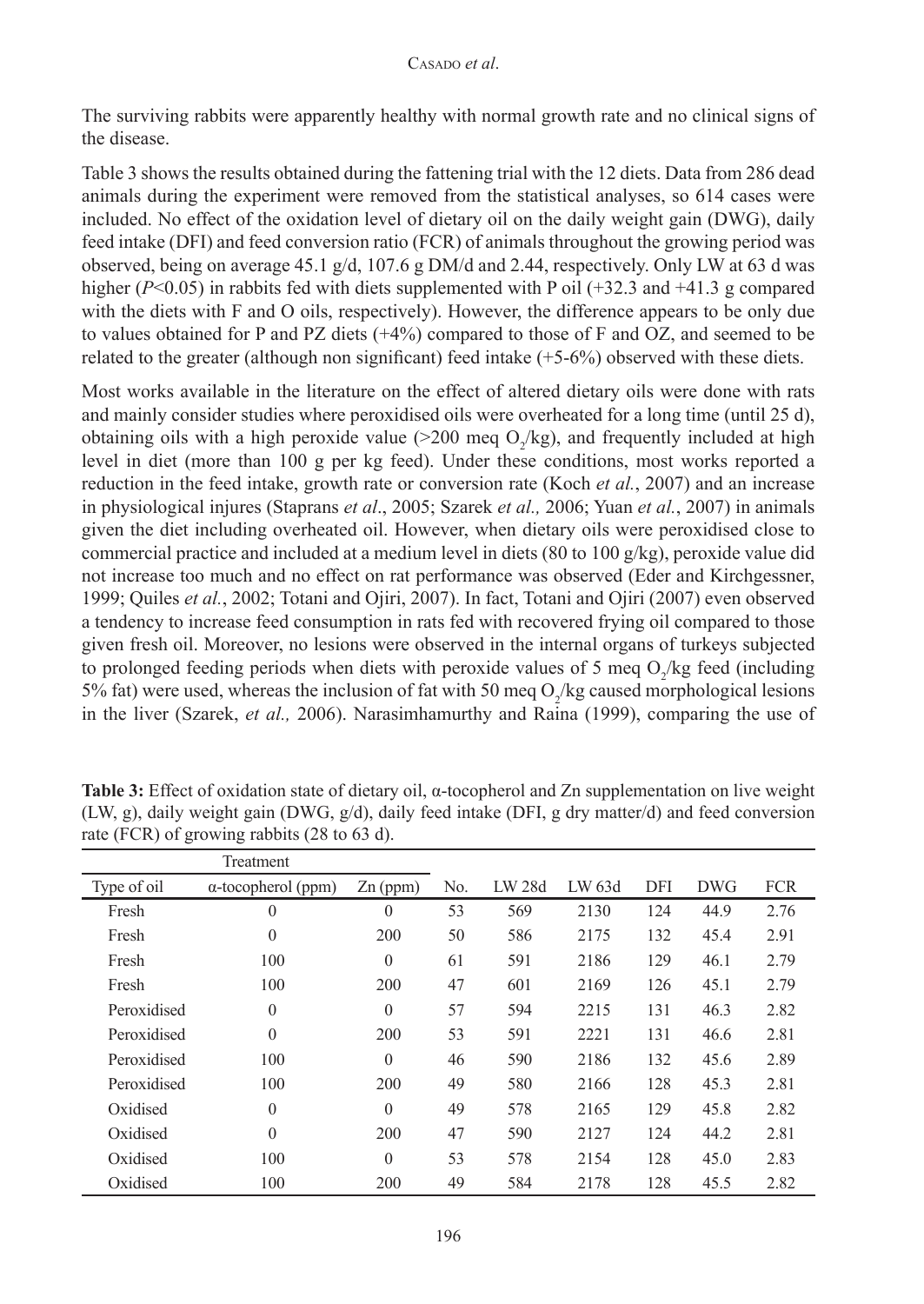| Main effects                                       | No.       | LW 28d    | LW 63d         | DFI       | <b>DWG</b> | <b>FCR</b> |
|----------------------------------------------------|-----------|-----------|----------------|-----------|------------|------------|
| Type of oil                                        |           |           |                |           |            |            |
| Fresh                                              | 211       | 592       | $2169^{\rm a}$ | 128       | 45.4       | 2.81       |
| Peroxidised                                        | 205       | 595       | 2199b          | 130       | 45.9       | 2.83       |
| Oxidised                                           | 198       | 588       | 2167a          | 128       | 45.2       | 2.83       |
| $\alpha$ -tocopherol                               |           |           |                |           |            |            |
| $\mathbf{0}$                                       | 309       | 595       | 2178           | 128       | 45.5       | 2.82       |
| 100                                                | 305       | 589       | 2178           | 129       | 45.5       | 2.83       |
| Zn                                                 |           |           |                |           |            |            |
| $\mathbf{0}$                                       | 319       | 592       | 2181           | 129       | 45.6       | 2.82       |
| 200                                                | 295       | 592       | 2176           | 128       | 45.3       | 2.83       |
| <b>RSD</b>                                         | 614       | 89.0      | 200            | 19.1      | 5.46       | 0.26       |
| $P$ -value                                         |           |           |                |           |            |            |
| Type of oil                                        |           | <b>NS</b> | 0.020          | <b>NS</b> | <b>NS</b>  | <b>NS</b>  |
| $\alpha$ -tocopherol                               |           | <b>NS</b> | <b>NS</b>      | <b>NS</b> | <b>NS</b>  | <b>NS</b>  |
| Zn                                                 |           | <b>NS</b> | <b>NS</b>      | <b>NS</b> | <b>NS</b>  | <b>NS</b>  |
| Type of oil $\times \alpha$ -tocopherol            | <b>NS</b> | <b>NS</b> | <b>NS</b>      | <b>NS</b> | <b>NS</b>  |            |
| Type of oil×Zn                                     | <b>NS</b> | <b>NS</b> | <b>NS</b>      | <b>NS</b> | <b>NS</b>  |            |
| $\alpha$ -tocopherol×Zn                            | <b>NS</b> | <b>NS</b> | <b>NS</b>      | <b>NS</b> | <b>NS</b>  |            |
| Type of oil $\times\alpha$ -tocopherol $\times Zn$ | <b>NS</b> | <b>NS</b> | <b>NS</b>      | <b>NS</b> | <b>NS</b>  |            |

*Continued Table 3.*

 $a$ ,b Means in a column with different superscripts differ at  $P<0.05$ . NS: not significant (*P*>0.05)

different types of heated or fried vegetal oils included at 50 and 200 g/kg in the diets of rats, concluded that when the conditions employed for heating/frying were not drastic and the oils were not heat-abused, rats did not present any deleterious effect on growth rate, feed efficiency ratio and liver weight. Our results were in agreement with those obtained by Blas *et al.*, (2010) using a mixture of sunflower and olive recycled oils (p-anisidine value of 67) and seemed to confirm that recycled frying oils obtained under correct commercial practices can be used in rabbit nutrition.

According to Hamilton and Kirstein (2008), livestock are relatively resistant to oxidised fats with peroxide value below 100 meq O<sub>2</sub>/kg oil (or reaching 4 meq O<sub>2</sub>/kg in the complete feed), not affecting animal performance. In the present work, no disadvantageous effects of the use of peroxidised oils on the intake and growth performance of rabbits throughout the growing period were observed, coinciding with those results also obtained for broiler chickens (L'Estrange *et al.*, 1966; Cabel *et al.*, 1988), turkeys (Lea *et al.*, 1966) or pigs (Luci *et al.*, 2007). Kanner (2007) reported that lipid oxidation end-products absorbed from the gut into the blood circulation system seemed to act as injurious chemicals that trigger an inflammatory response in the liver, kidney, lung, circulatory system and the gut itself. However, if these products entered into circulation in minute amounts, they would be rapidly cleared by the reticulo-endothelial system, particularly in the liver. In fact, Tres *et al.* (2010a) found that 63 d old rabbits fed on the P diet during growing period showed a higher oxidation in liver and lower meat oxidative stability and α-tocopherol contents in plasma, liver and meat.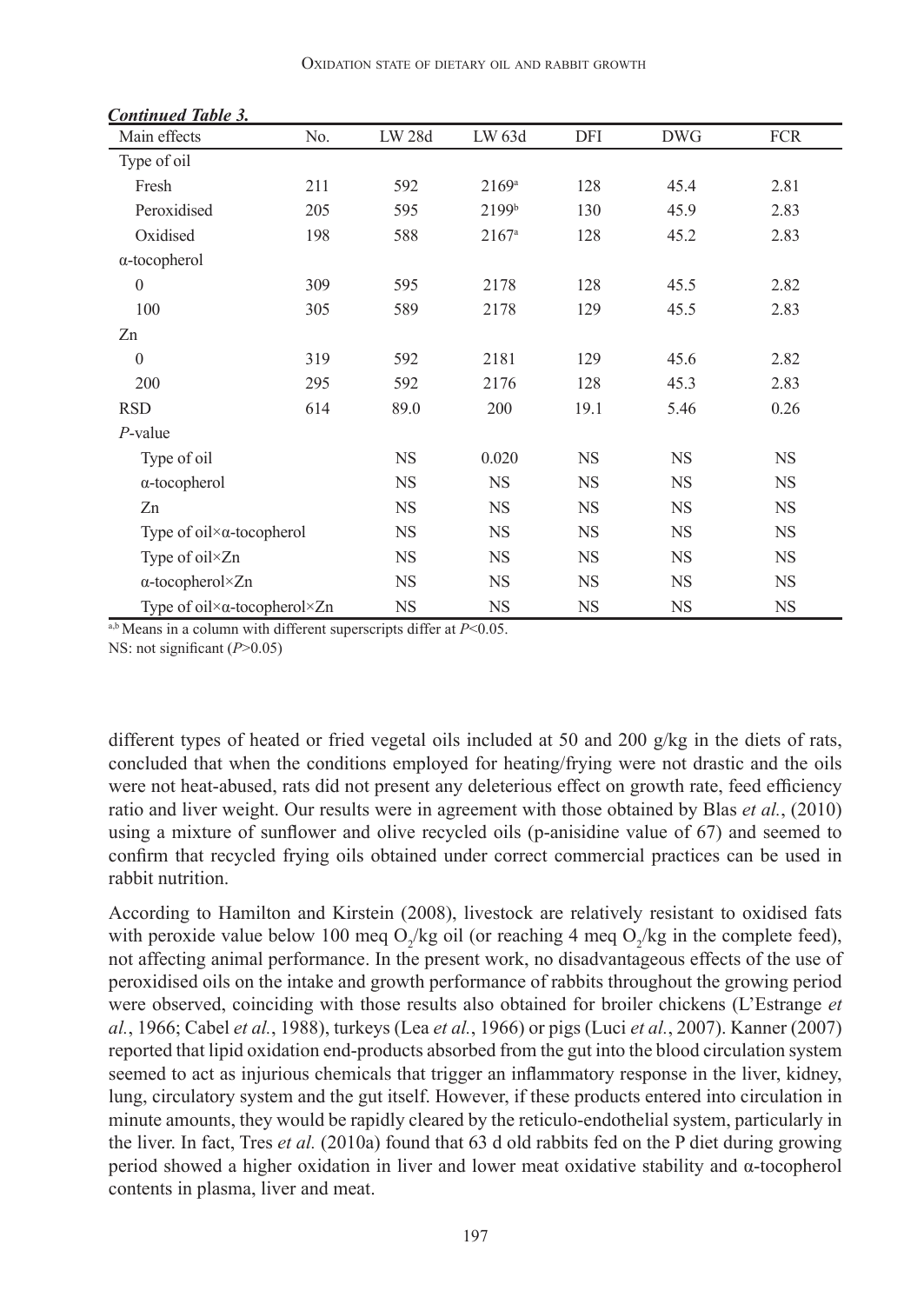On the other hand, the addition of  $\alpha$ -tocopherol and Zn to the diets had no effect on DFI, DWG and FCR of growing rabbits. According to Kanner (2007) and Hamilton and Kirstein (2008) this result could be related with the pre-stabilisation of fat with antioxidant before diet manufacture, and an adequate level of fat soluble vitamins and minerals from the raw materials and the vitamin/mineral mixture (which provides 20 and 60 ppm of  $\alpha$ -tocopherol and Zn, respectively) included in the diets. However, while some works have reported a reduction in negative effects of highly-oxidised diets on animal performance when antioxidants were supplemented (Lin *et al.*, 1989; Bitam *et al.*, 2004), most works in the literature did not record any positive effect on growth performance from their additional supplementation (Schiavone *et al.*, 2010; Açikgöz *et al.*, 2011). These results reveal that when the usual stabilisation of oil and vitamin and mineral supplementation to meet animal requirements takes place, the additional inclusion of α-tocopherol and Zn seems to be unnecessary to ensure an adequate performance.

The oxidation level of supplemented sunflower oil did not affect the evolution of live weight of kits from 17 to 44 d of age, being on average 315, 358, 437, 526, 613 and 1271 g at 17, 21, 25, 28, 30 and 44 d, respectively. However, oil type affected DWG of young rabbits just after weaning (Figure 1), with kits fed on F and O diets showing higher growth than those receiving P diet from 28 to 30 d of age (54.5, 50.1 and 34.7 g/d, respectively; *P*<0.01). The lower DWG of rabbits fed on the diet supplemented with peroxidised oil after weaning seems to be occasional, and no effect on DFI and DWG during the whole period was observed, being on average 77 g DM/d and 46 g/d, respectively. In weaning pigs, Yuan *et al.* (2007) observed a depression in growth performance due to oxidative stress, with reduced activities of anti-oxidative enzymes in plasma and liver that could promote biological injures with diets including 5% oil. However, seriously oxidised fish oil (786.5 meq O<sub>2</sub>/kg) heated 60 h at 37°C and with addition of  $H_2O_2$ , FeSO<sub>4</sub> and  $CuSO<sub>4</sub>$ , was used in this work. In any case, oxidation state of dietary fat could be relevant for rabbit health, as it could affect adequate initial gut development when the solid intake of kits is increasing quickly (Soler *et al.*, 2005). This fact may be especially considered with peroxidised oils, as hydroperoxides could injure the intestinal mucosa and have a role in molecular events related with degenerative intestinal disorders (Hamilton and Kirstein, 2008).



**Figure 1:** Evolution of A) daily weight gain and B) daily feed intake of young rabbits (17 to 44 d;  $P_{\text{age}}$  <0.001) in function of the dietary sunflower oil used: fresh ( $\square$ ), peroxidised ( $\square$ ) and highly oxidised  $(\blacksquare)$ .

No.=120; a,b Means with different superscripts differ at *P*<0.05. Bars indicate standard error..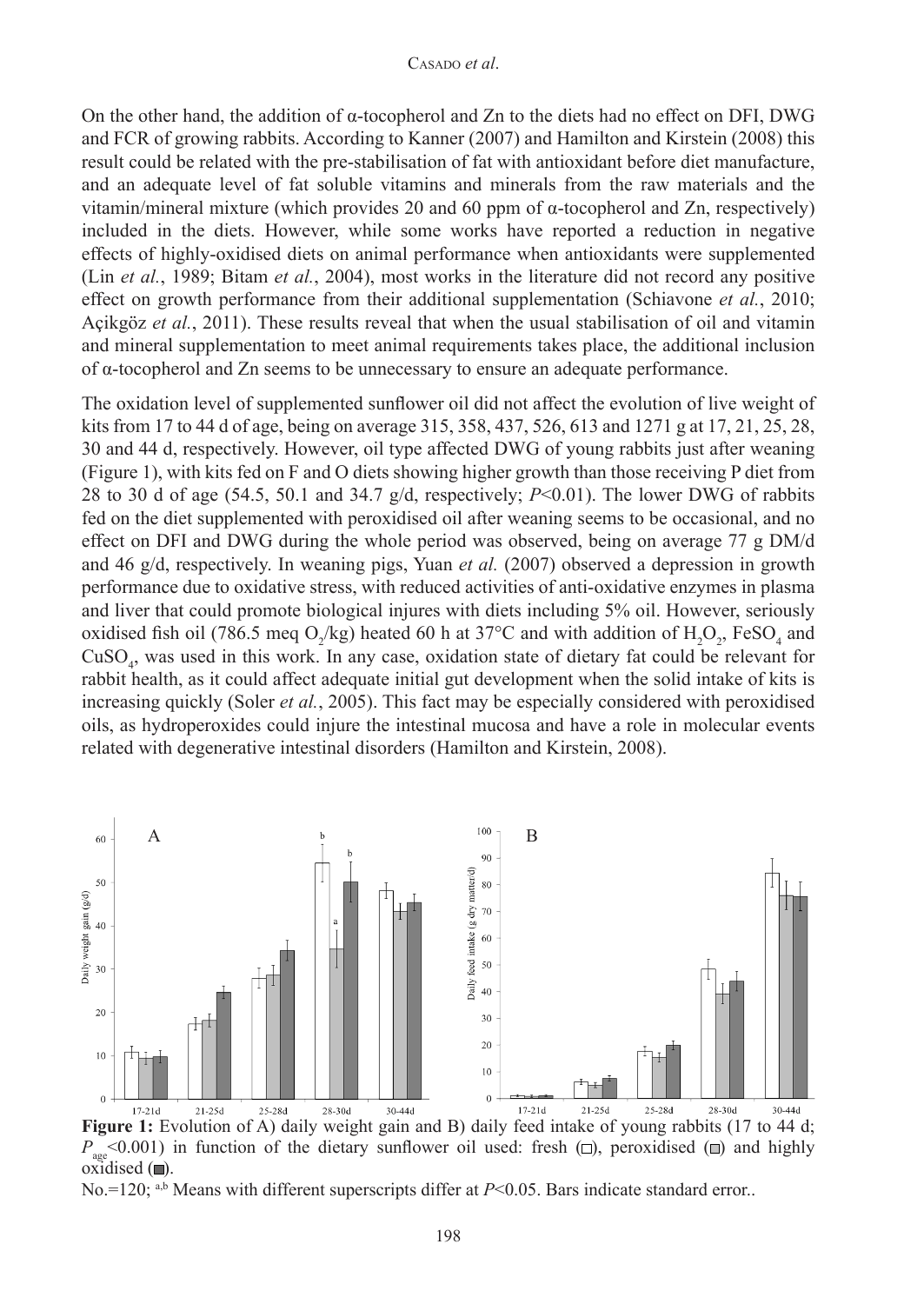Table 4 shows the effect of the lipid oxidation state of dietary added oil on GIT and caecum weight and some caecal parameters of young rabbits at 30 and 44 d of age. Young rabbits fed with the P diet showed lower DM percentage in caecum content at 30 d of age (-9.5%; *P*<0.05) than those receiving F and O diets. The lower caecal DM content of kits receiving the peroxidised added oil could be related to the lower feed intake values  $(-12\%$ , not significant) observed just after weaning. The degree of feed acceptability in the young rabbit could play an important role around weaning, where transition from milk to solid feeding takes place. Although the usual secondary oxidation products in oils heated at high temperatures (O oil) are relatively unreactive (Hamilton and Kirstein, 2008), hydroperoxides present in oils heated at moderate temperatures are highly reactive, which could affect the diet's acceptability for the animals. In fact, Yuan *et al.,* (2007) observed a reduction of voluntary feed intake during the first 2 wk after weaning  $(-12\%)$ ; *P*<0.05) in piglets fed with a diet including 5% of a highly peroxidised oil (786 meq O<sub>2</sub>/kg), but feed intake and daily weight gain of pigs were not affected thereafter.

|                             |                 | N <sub>0</sub> | Fresh             | Peroxidised       | Oxidised          | <b>SEM</b> | $P$ -value |
|-----------------------------|-----------------|----------------|-------------------|-------------------|-------------------|------------|------------|
| Full GIT weight             | 30 <sub>d</sub> | 16             | 26.5              | 27.1              | 26.6              | 0.62       | <b>NS</b>  |
|                             | 44 d            | 15             | 28.1              | 27.2              | 29.1              | 0.65       | <b>NS</b>  |
| Full caecum weight          | 30 d            | 16             | 8.5               | 9.0               | 8.5               | 0.54       | <b>NS</b>  |
|                             | 44 d            | 15             | 9.6               | 9.3               | 9.4               | 0.32       | <b>NS</b>  |
| Caecal parameters           |                 |                |                   |                   |                   |            |            |
| Dry matter $(\% )$          | 30d             | 15             | 21.2 <sup>b</sup> | $18.8^{1a}$       | 20.2 <sup>b</sup> | 0.46       | 0.015      |
|                             | 44 d            | 15             | 18.2              | 18.1              | $18.0^2$          | 0.48       | <b>NS</b>  |
| pH                          | 30 d            | 15             | 5.94              | 6.03 <sup>1</sup> | 5.78              | 0.07       | <b>NS</b>  |
|                             | 44 d            | 15             | 5.76              | 5.88              | 5.83              | 0.08       | <b>NS</b>  |
| $NH3$ (mmol/L) <sup>3</sup> | 30d             | 16             | 9.02 <sup>b</sup> | $7.87^{ab}$       | 5.58 <sup>a</sup> | 0.92       | 0.044      |
|                             | 44 d            | 15             | 10.3              | 8.66              | 9.87              | 0.95       | <b>NS</b>  |
| $VFA$ (mmol/L) <sup>3</sup> | 30d             | 16             | 138               | 149               | 141               | 10.9       | <b>NS</b>  |
|                             | 44 d            | 15             | $142^{ab}$        | 131 <sup>a</sup>  | 178 <sup>b</sup>  | 12.1       | 0.032      |
| Acetic acid (mmol/L)        | 30d             | 16             | 115               | 127               | 120               | 9.7        | <b>NS</b>  |
|                             | 44 d            | 15             | $121^{ab}$        | 110 <sup>a</sup>  | 154 <sup>b</sup>  | 10.8       | 0.026      |
| Propionic acid (mmol/L)     | 30d             | 16             | 9.21              | 9.23              | 7.53              | 0.76       | <b>NS</b>  |
|                             | 44 d            | 15             | 6.76              | 6.53              | $8.76^2$          | 0.84       | <b>NS</b>  |
| Butyric acid (mmol/L)       | 30 d            | 16             | 13.0              | 11.0              | 12.0              | 1.24       | <b>NS</b>  |
|                             | 44 d            | 15             | 13.5              | 12.4              | 14.2              | 1.37       | <b>NS</b>  |
| Acetic/propionic rate       | 30 <sub>d</sub> | 16             | 13.3              | 14.9              | 17.1              | 1.40       | <b>NS</b>  |
|                             | 44 d            | 15             | 18.4              | 19.2              | 18.42             | 1.56       | <b>NS</b>  |

**Table 4:** Full gastro-intestinal tract (GIT) and caecum weights (% live weight), and caecal parameters of rabbits at 30 and 44 d of age in function of the dietary sunflower oil used: fresh, peroxidised and highly oxidised.

<sup>1</sup> No.=16. <sup>2</sup> No.=14. <sup>3</sup> NH<sub>3</sub>: Ammonia nitrogen in caecal content, VFA: Total volatile fatty acids concentration in caecal content.

a,b Means in a row with different superscripts differ at *P*<0.05.

NS: not significant (*P*>0.05).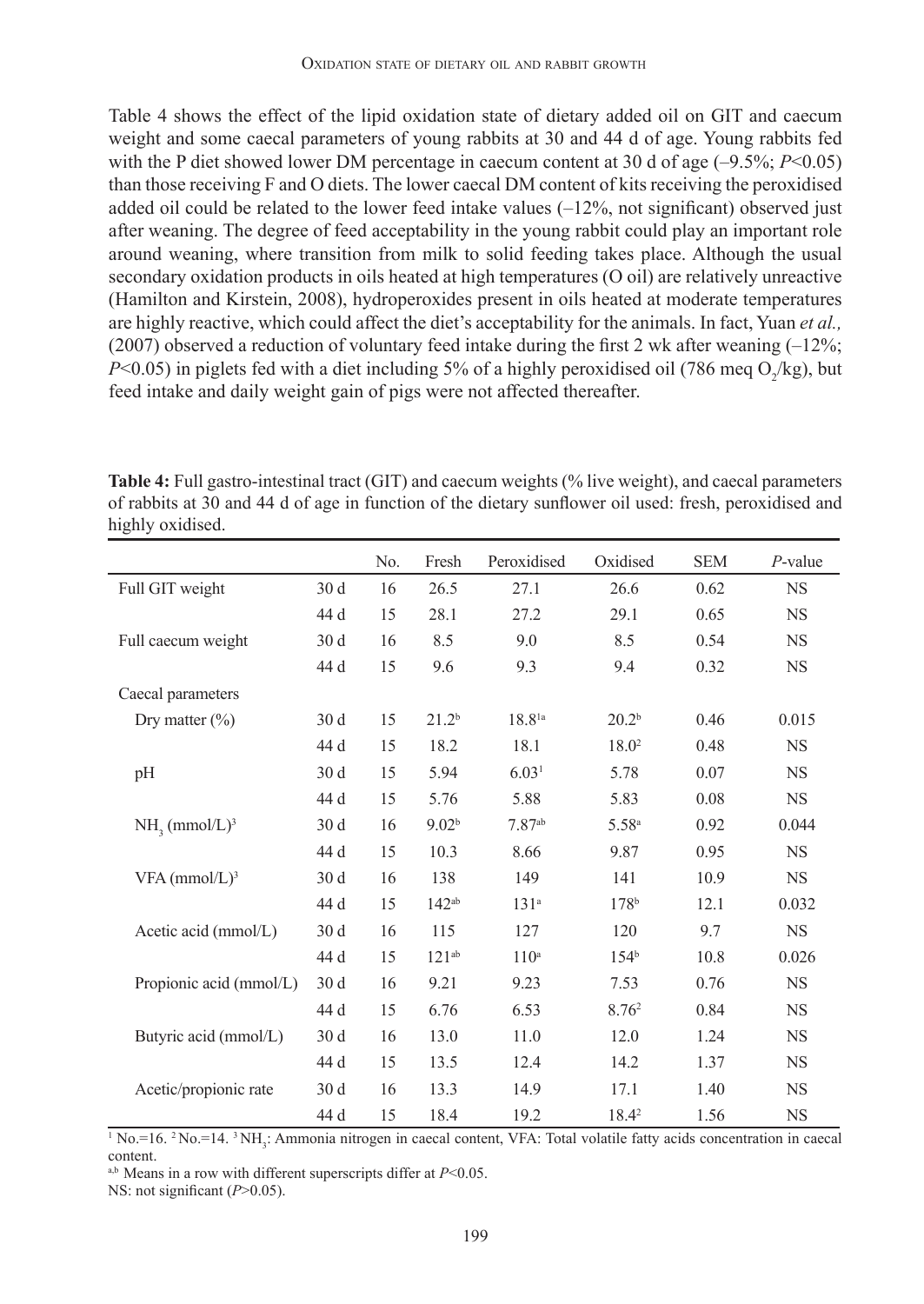On the other hand, caecum of young rabbits fed with the O diet presented a lower  $NH<sub>3</sub>$  content at 30 d of age compared to those given F diet (–38%; *P*<0.05) and higher total VFA concentration at 44 d than those fed with P diet (+36%; *P*<0.05). Although the main volatile fatty acid values in caecum (acetic, propionic and butyric) were the highest for those fed with the O diet, significant differences were only found for acetic acid content in caecum (+34% compared to P diet; *P*<0.05).

Both lower  $NH<sub>3</sub>$  content and higher VFA concentration with O diet indicate a higher microbiological activity in caecum. Vegetable oils subjected to overheating conditions for a long time lead to a reduction in PUFA (Bou *et al.*, 2005; Tres *et al.*, 2010b; Blas *et al.*, 2010) as oxidation is mainly addressed to double bonds, but also in an increase of volatile compounds that derived from hydroperoxy or alcoxy radical breakdown. In ruminants, vegetal oil addition has frequently been related to decreases in fibre digestibility due to the negative effect of PUFA and radicals on ruminal microbial population (Ikwnegby and Sutton, 1982; Chalupa *et al.*, 1984). The amount of fat reaching the rabbit caecum is low, but its chemical composition or alteration might affect caecal fermentation. In fact, Fernández *et al.* (1994) described a reduction in energy and fibre apparent digestibility coefficients in weaned rabbits when unsaturated oils were added to diet. Similarly to the present work, Falção-e-Cunha *et al.* (2004) described a tendency to reduce the total VFA and acetic acid concentration, as well as cellulose activity, in the caecum of growing rabbits when a 6% sunflower oil was included in the diet.

In conclusion, the use of oxidised oils with a ρ-anisidine value of 125 in livestock feeds did not affect the performance and caecum status of growing rabbits. The use of peroxidised oils with a peroxide value of 83 meq  $O_2$ /kg oil could affect the degree of feed acceptability by the young rabbits, but this effect was discrete and the short growing period is not enough to affect the health and growth of rabbits. Therefore, and although many questions are still open and further research will be necessary, oxidised oils could be considered as a possible energy source for rabbit nutrition.

**Acknowledgements:** This work was supported by a grant from the Ministry of Science and Technology (AGL2003- 06559-C02-02).

## **REFERENCES**

- Açikgöz Z., Bayraktar H., Altan Ö., Akhisaroglu S.T., Kirkpinar F., Altun Z. 2011. The effects of moderately oxidised dietary oil with or without vitamin E supplementation on performance, nutrient digestibility, some blood traits, lipid peroxidation and antioxidant defence of male broilers. *J. Sci. Food Agr., 91: 1277-1282. doi: [10.1002/jsfa.4311](http://dx.doi.org/10.1002/jsfa.4311)*
- AOAC. 2000. Official methods of analysis of the Association of Official Analytical Chemists. *18th Ed. Association of Official Analytical Chemists, Arlington, VA, EEUU.*
- Batey I.L., 1982. Starch analysis using thermostable alpha-amylases. *Starch, 34: 125-128. doi: [10.1002/star.19820340407](http://dx.doi.org/10.1002/star.19820340407)*
- Billek G. 2000. Health aspects of thermioxidized oils and fats. *Eur. J. Lipid Sci. Tech*., *102: 587-593. doi: 10.1002/1438-9312(200009)102:8/9<587::AID-EJLT587>3.0.CO;2-#*
- Bitam A., Benakmoum A., Ammouche A. 2004. Incidences nutritionelles de l'ingestion de l'huile de tournesol thermooxydee sur les fractons lipidiques seriques et sur l'alpha-tocopherol chez le rat en croissance. *Sci. Aliment., 24: 323-335. [doi: 10.3166/sda.24.323-335](http://dx.doi.org/10.3166/sda.24.323-335)*
- Blas E., Cervera C., Ródenas L., Martínez E., Pascual J.J. 2010. The use of recycled oils from the food industry in growing rabbit feeds in substitution of fresh oil does not affect performance. *Anim. Feed Sci. Tech., 161: 67-74. [doi:](http://dx.doi.org/10.1016/j.anifeedsci.2010.07.011) [10.1016/j.anifeedsci.2010.07.011](http://dx.doi.org/10.1016/j.anifeedsci.2010.07.011)*
- Bou R., Guardiola F., Tres A., Barroeta A.C., Codony R. 2004. Effect of dietary fish oil, α-tocopheryl acetate and zinc supplementation on the composition and consumer acceptability of chicken meat. *Poultry Sci., 83: 282-292.*
- Bou R., Codony R., Tres A., Baucells M.D., Guardiola F. 2005. Increase of geometrical and positional fatty acid isomers in dark meat from broilers fed heated oils. *Poultry Sci., 84: 1942-1954.*
- Cabel M.C., Waldroup P.W., Shermer W.D., Calabotta D.F. 1988. Effects of ethoxiquin feed preservation and peroxide level on broilers performance. *Poultry Sci., 67: 1725-1730.*
- Carpenter K.J., L'Estrange J.L., Lea C.H. 1966. Effects of moderate levels of oxidized fat in animal diets under controlled conditions. *P. Nutr. Soc., 25: 25-31. [doi: 10.1079/](http://dx.doi.org/10.1079/PNS19660007) [PNS19660007](http://dx.doi.org/10.1079/PNS19660007)*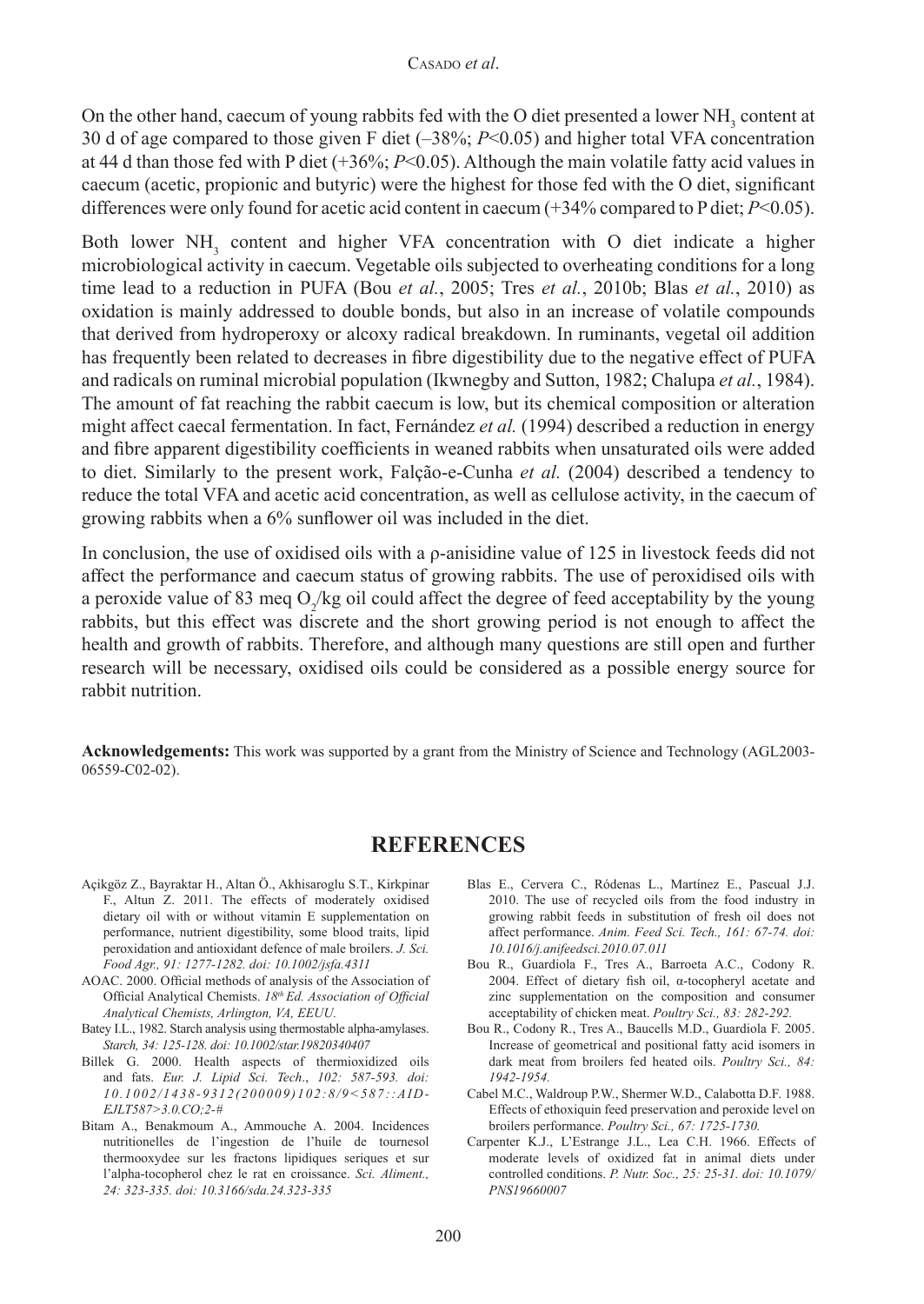- Casado C, Moya V.J., Fernández C., Pascual J.J., Blas E., Cervera C. 2010. Diet digestibility in growing rabbits: Effect of origin and oxidation level of dietary fat and vitamin E supplementation. *World Rabbit Sci., 18: 57-63. [doi: 10.4995/](http://dx.doi.org/10.4995/WRS.2010.18.08) [WRS.2010.18.08](http://dx.doi.org/10.4995/WRS.2010.18.08)*
- Chalupa W., B. Rickabaugh D., Kronkeld S., Sklan D. 1984. Rumen fermentation in vitro as influenced by long chain fatty acids. *J. Dairy Sci., 67: 1439-1444. [doi: 10.3168/jds.S0022-](http://dx.doi.org/10.3168/jds.S0022-0302%2884%2981459-9) [0302\(84\)81459-9](http://dx.doi.org/10.3168/jds.S0022-0302%2884%2981459-9)*
- Crampton E.W., Common R.H., Farmer F.A., Wells A.F., Crawford D. 1953. Studies to determine the nature of the damage to the nutritive value of some vegetable oils from heat treatment. *J. Nutr., 60: 13-24.*
- De Blas C., Mateos G.G. 1998. Feed formulation. *In: De Blas C. and Wiseman J. (ed). The nutrition of the rabbit. CABI Publishing, 241-253.*
- Derouchey J.M., Hancock J.D., Hines R.H., Cao H., Maloney C.A., Dean D.W., Lee D.J., Park J.S. 2000. Effects of rancidity in choice White grease on growth performance and nutrient digestibility in weaning pig. *In: Goodband B., Tokach M., Dritz S. Swine Day Reportd of Progress, Kansas State University, 83-86.*
- Eder K., Kirchgessner M. 1999. The effect of a moderately thermoxidized dietary fat on the vitamin E status, the fatty acid composition of tissue lipids, and the susceptibility of low-density lipoproteins to lipid peroxidation in rats. *Fett-Lipid, 101: 178-184.*
- EGRAN 2001. Technical note: Attempts to harmonize chemical analyses of feed and faeces for rabbit feed evaluation. *World Rabbit Sci., 9: 57-64.*
- Engberg R.M., Lauridsen C., Jensen S.K., Jakobsen K. 1996. Inclusion of oxidized vegetable oil in broilers diets. Its influence on nutrient balance and on the antioxidative status of broilers. *Poult. Sci., 75: 1003-1011.*
- European Union. 2003. Protection of animals used for experimental purposes. *Council Directive 86/609/EEC of 24 November 1986, amended 16.9.2003.*
- Falção-e-Cunha L., Peres E., Freire J.P.B., Castro-Solla L. 2004. Effects of alfalfa, wheat bran or beet pulp, with o without sunflower oil, on caecal fermentation and on digestibility in the rabbit. *Anim. Feed Sci. Tech., 117: 131-149. [doi:](http://dx.doi.org/10.1016/j.anifeedsci.2004.07.014) [10.1016/j.anifeedsci.2004.07.014](http://dx.doi.org/10.1016/j.anifeedsci.2004.07.014)*
- Fernández C., Cobos A., Fraga M.J. 1994. The effect off fat inclusión on diet digestibility in growing rabbits. *J. Anim. Sci., 72: 1508-1515.*
- Fernández-Carmona J., Blas E., Pascual J.J., Maertens L., Gidenne T., Xiccato G., García J., 2005. Recommendations and guidelines for applied nutrition experiments in rabbits. *World Rabbit Sci., 13: 209-228.*
- Gabriel H.G., Alexander J.C., Valli V.E. 1978. Nutritional and metabolic studies of distillable fractions from fresh and thermally oxidized corn oil and olive oil. *Lipids, 13: 49-55. doi: 10.1007/BF02533366*
- Grau A., Guardiola F., Grimpa S., Barroeta A.C., Codony R. 2001. Oxidative stability of dark chicken meat through frozen storage: influence of dietary fat and α-tocopherol and ascorbic acid supplementation. *Poult. Sci., 80: 1630-1642.*
- Hamilton C.R., Kirstein D. 2008. Does rancidity, as measured by peroxide value, affect animal performance?. *Available at: http//es.scribd.com/doc/43435159. Accesed July 2011.*
- Ikwnegby O.A., Sutton J.D. 1982. The effect of varying the amount of linseed oil supplementation on rumen metabolism in sheep. *Brit. J. Nutr., 48: 365-375. [doi: 10.1079/](http://dx.doi.org/10.1079/BJN19820120) [BJN19820120](http://dx.doi.org/10.1079/BJN19820120)*
- Kanner J. 2007. Dietary advanced lipid oxidation endproducts are risk factors to human health. *Mol. Nutr. Food Res., 51: 1094-1101. [doi: 10.1002/mnfr.200600303](http://dx.doi.org/10.1002/mnfr.200600303)*
- Koch A., König B., Luci S., Stangl G.I., Eder K. 2007. Dietary oxidised fat up regulates the expression of organic cation transportes in liver and small intestine and alters carnitine concentrations in liver, muscle and plasma of rats. *Brit. J. Nutr., 98: 882-889. [doi: 10.1017/S000711450775691X](http://dx.doi.org/10.1017/S000711450775691X)*
- Lea C.H., Parr L.J., L'Estrange J.L., Carpenter K.J. 1966. Nutritional effects of autoxidized fats in animal diets. The growth of turkeys on diets containing oxidized fish oil. *Brit. J. Nutr., 20: 123-133. [doi: 10.1079/BJN19660014](http://dx.doi.org/10.1079/BJN19660014)*
- L' Estrange J. L., Carpenter K. J., Lea C. H., Parr L. J. 1966. Nutritional effects of autoxidized fats in animal diets. 2. Beef fat in the diet of broiler chicks. *Brit. J. Nutr., 20: 113-122. [doi: 10.1079/BJN19660013](http://dx.doi.org/10.1079/BJN19660013)*
- Lin C.F., Asghar A., Gray J.I., Buckñey D.J., Booren A.M., Crackel R.L., Flegal C.J. 1989. Effects of oxidised dietary oil and antioxidant supplementation in broiler growth and meat stability. *Brit. Poultry Sci., 30: 855-864. [doi:](http://dx.doi.org/10.1080/00071668908417212) [10.1080/00071668908417212](http://dx.doi.org/10.1080/00071668908417212)*
- Littell R.C., Henry P.R., Ammerman C.B., 1998. Statistical analysis of repeated measures data using SAS procedures. *J. Anim. Sci., 76: 1216-1231.*
- Luci S., König B., Giemsa B., Huber S., Hause G., Kluge H., Stangl G.I., Eder K. 2007. Feeding of a deep-fried fat causes PPARα activation in the liver of pigs as a non-proliferating species. *Brit. J. Nutr., 97: 872-882. [doi: 10.1017/](http://dx.doi.org/10.1017/S0007114507669256) [S0007114507669256](http://dx.doi.org/10.1017/S0007114507669256)*
- Marquez-Ruiz G., Garcia-Martinez M.C., Holgado F. 2008. Changes and effects of dietary oxidized lipids in the gastrointestinal tract. *Lipids Insights, 2: 11-19.*
- Mertens D.R. 2002. Gravimetric determination of amylase-treated neutral detergent fibre in feeds with refluxing beakers or crucibles: collaborative study. *J. AOAC Int., 85: 1217-1240.*
- Narasimhamurthy K., Raina P.L. 1999. Long term feeding effects of heated and fried oils on hepatic lipids and lipoproteins in rats. *Mol. Cell. Biochem., 195: 143-153. [doi:](http://dx.doi.org/10.1023/A:1006931122583) [10.1023/A:1006931122583](http://dx.doi.org/10.1023/A:1006931122583)*
- Ohlson R., 1992. Non food products utilizing vegetal oils. *In: Thomas H. Applewhite. Oilseed technology and Utilization: World Conference. American Oil Chemists Society, 221-224.*
- Özpinar A., Örmen A., Firat A. 2001. Effect of oxidized oils in diets on lípid metabolism in broilers. Arch. *Geflügelk, 65: 219-223.*
- Pesti G.M., Bakalli R.I., Qiao M., Sterling K.G. 2002. A comparison of eight grades of fat as broiler feed ingredients. *Poult. Sci., 81: 382-390.*
- Quiles J.L., Huertas J.R., Battino M., Ramírez-Tortosa M.C., Cassinello M., Mataix J., Lopez-Frias M., Mañas M. 2002. The intake of fried virgin olive or sunflower oils differentially induces oxidative stress in rat liver microsomes*. Br. J. Nutr., 88: 57-65. doi[:10.1079/BJN2002588](http://dox.doi.org/10.1079/BJN2002588 )*
- SAS. 2002. User's guide statistic (Release 9.1). *Statistical Analysis System Institute Inc, Cary, NC.*
- Schiavone A., Nery J., Choque-López J.A., Baucells M.D., Barroeta A.C. 2010. Dietary lipid oxidation and vitamin E supplementation influence in vivo erythrocyte traits and postmortem leg muscle lipid oxidation in broiler chickens. *Can. J. Anim. Sci., 90: 197-202. [doi: 10.4141/CJAS09095](http://dox.doi.org/10.4141/CJAS09095)*
- Soler M.D., Blas E., Cervera C., Biglia S., Casado C., Fernández-Carmona J. 2005. Ingestión de pienso en gazapos lactantes: efecto estacional y relación con la ingestión de leche*. In Proc.: XXX Symposium de Cunicultura. Valladolid, Spain, 129-133.*
- Staprans I., Pan X.M., Rapp J.H., Feingold K.R. 2005. The role of dietary oxidized cholesterol and oxidized fatty acids in the development of atherosclerosis. *Mol. Nutr. Food Res., 46: 1075-1082. [doi: 10.1002/mnfr.200500063](http://dox.doi.org/10.1002/mnfr.200500063
)*
- Szarek J., Zdunczyk Z., Jankowski J., Koncicki A., Andrejewska